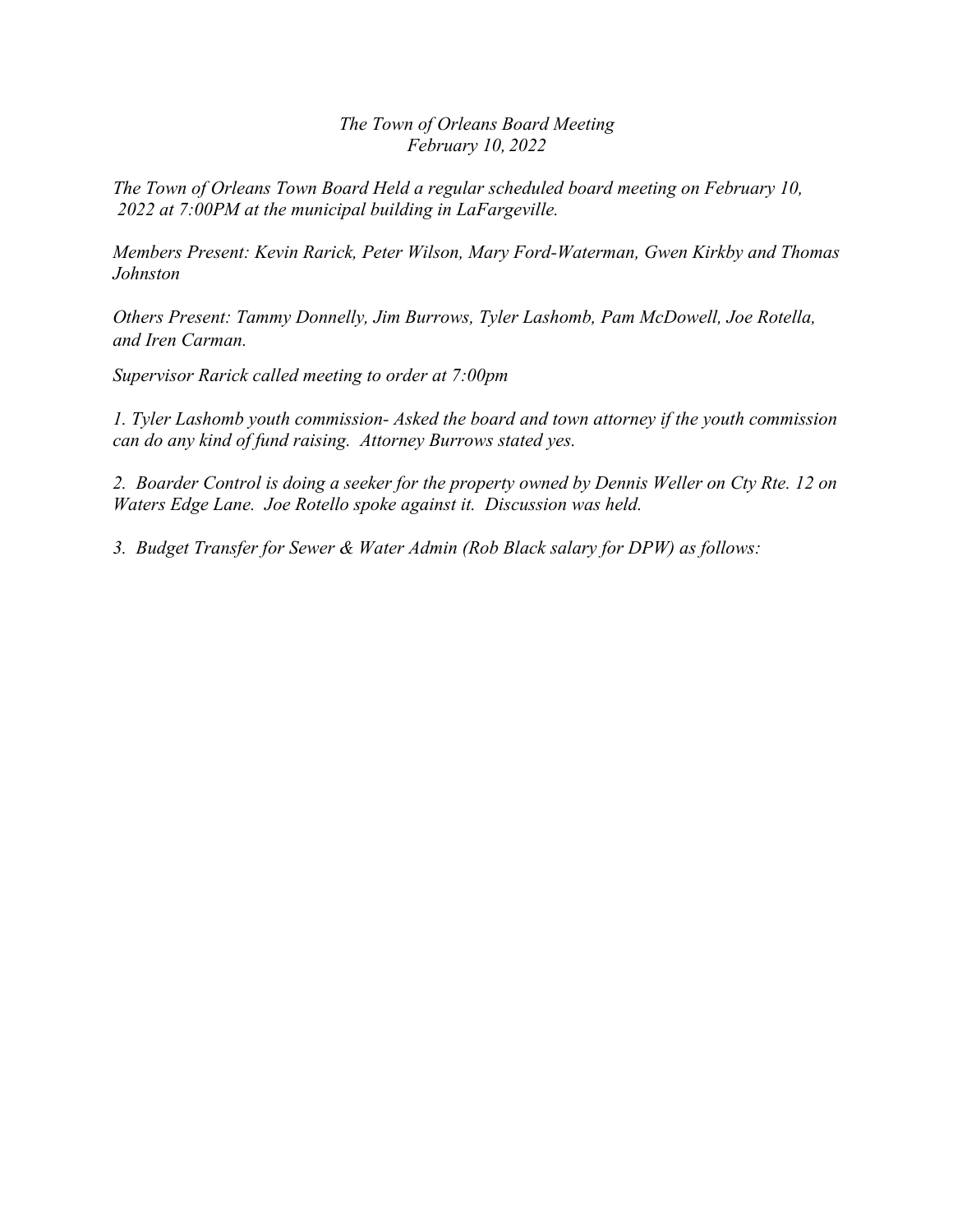Town of Orleans **Budget Transfers** January 31, 2022  $2 - 10 - 22$ 

 $\sim$ 

|                                 |                                                                               | Increase | Decrease |  |
|---------------------------------|-------------------------------------------------------------------------------|----------|----------|--|
|                                 |                                                                               |          |          |  |
| <b>Sewer District No 1</b>      |                                                                               |          |          |  |
| 81101.12                        | Administration - PS                                                           | 2.100    |          |  |
| 81204.12                        | Sanitary Sewers - CE                                                          |          | 2,100    |  |
|                                 |                                                                               |          |          |  |
| Sewer District No 2<br>81101.13 |                                                                               |          |          |  |
| 81204.13                        | Administration - PS<br>Sanitary Sewers - CE                                   | 2,205    |          |  |
|                                 |                                                                               |          | 2,205    |  |
| <b>Sewer District No 3</b>      |                                                                               |          |          |  |
| 81101.14                        | Administration - PS                                                           | 630      |          |  |
| 81204.14                        | Sanitary Sewers - CE                                                          |          | 630      |  |
|                                 |                                                                               |          |          |  |
| Sewer District No 4<br>81101.15 | <b>Administration - PS</b>                                                    |          |          |  |
| 81204.15                        | Sanitary Sewers - CE                                                          | 2,730    |          |  |
|                                 |                                                                               |          | 2,730    |  |
| LaFargeville Water District     |                                                                               |          |          |  |
| 81101.16                        | Administration - PS                                                           | 1,155    |          |  |
| 83204.16                        | Source Power Pump - CE                                                        |          | 1,155    |  |
|                                 |                                                                               |          |          |  |
| Rt 12 Water                     |                                                                               |          |          |  |
| 81101.18                        | Administration - PS                                                           | 1.680    |          |  |
| 83204.18                        | Source Power Pump - CE                                                        |          | 1,680    |  |
|                                 |                                                                               |          |          |  |
|                                 |                                                                               |          |          |  |
|                                 |                                                                               |          |          |  |
|                                 | motion made by thomas Johnston and<br>Seconded by Feter Wilson to approve the |          |          |  |
|                                 |                                                                               |          |          |  |
|                                 |                                                                               |          |          |  |
|                                 |                                                                               |          |          |  |
|                                 | above transfers.                                                              |          |          |  |
|                                 |                                                                               |          |          |  |
|                                 | Kevin Rariek, Crye                                                            |          |          |  |

Thomas Johnston, Cege Peter Wilson, al  $\mathscr{L}$ Mary Ford-wooderman, Elbsent Gusen Kirkhy, absent

 $\bar{\psi}$ 

*4. Jim Burrows spoke on unsafe building law. Discussion was held. Ian Gilbert is an attorney that has worked with Jim Burrows on Tracy Solar. Ian Gilbert would like town board to sign a retainer agreement . Discussion was held. A motion was made by Peter Wilson and seconded by Thomas Johnston to sign retainer agreement with Ian Gilbert attorney at law for solar work.*

*5. Town building will be open to public on Monday.*

*6. Stacy Snyder-Morse is authorized to apply for grants for the library.*

*7. Rob Black submitted 2 quotes for pickup trucks. Councilman Wilson would like to get state contract pricing. – tabled*

*8. Bills were audited in the amount of \$244,407.11*

*A motion was made by Thomas Johnston and seconded by Peter Wilson to adjourn the meeting.*

*Kevin Rarick, Aye Peter Wilson, Aye Thomas Johnston, Aye*